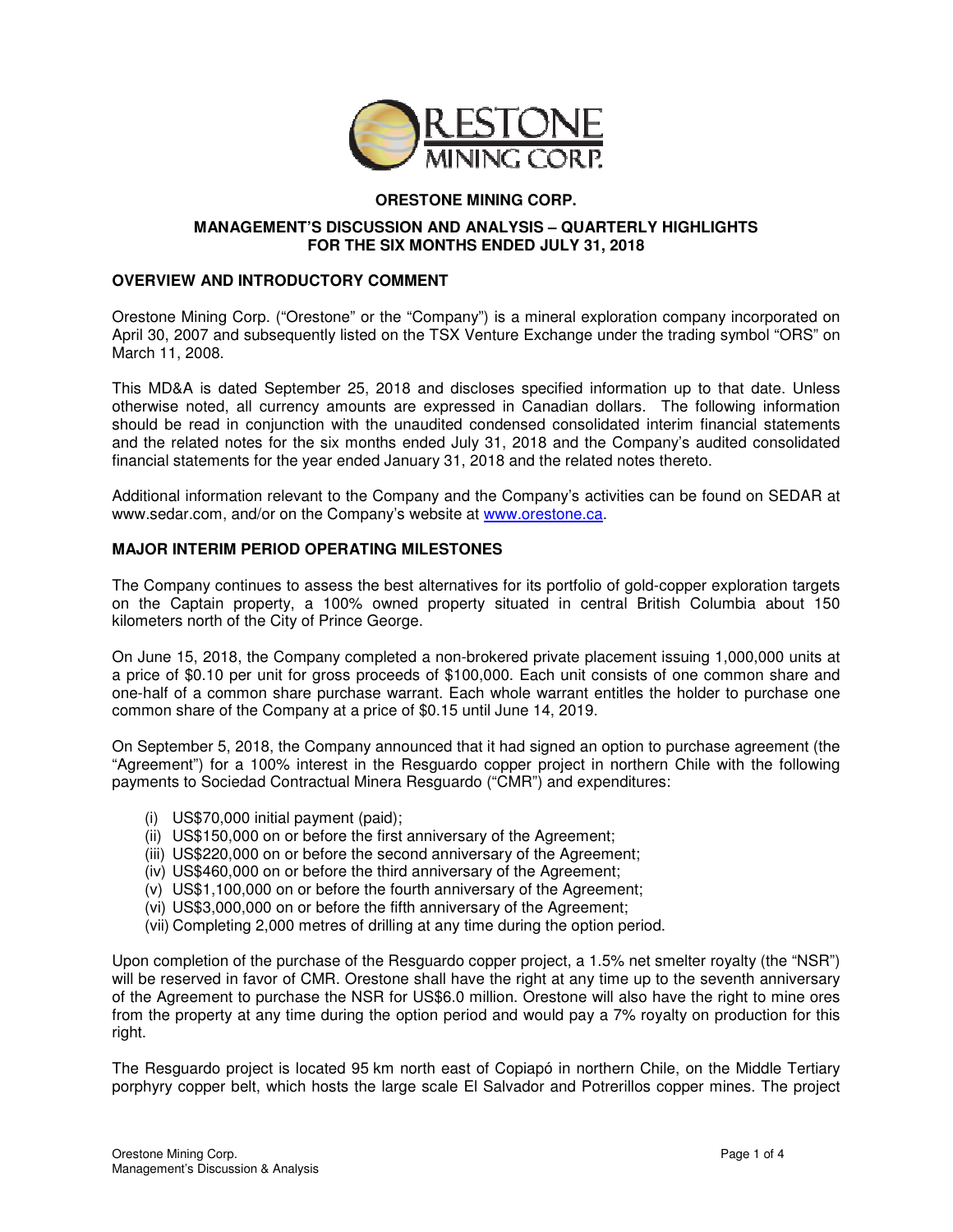

consists of 2,905 hectares (11.3 square miles) of mineral concessions covering historic workings focused on oxide copper production at an elevation of 3000 metres.

Copper and gold grading 1-2% and up to 0.60 g/t respectively was mined in a shallow open pit measuring 150 x 60 metres and several tunnels to 50 metres below surface. This oxide copper mineralization at surface is surrounded by a large hydrothermally altered zone of clay and silica covering one square kilometre which is underlain by a large IP chargeability anomaly indicating possible undiscovered sulphide copper porphyry at depth. This target has not been tested by previous exploration.

The IP chargeability anomaly measures from 15-30 mv/V, is 300 to 600 metres wide by 1000 metres in strike length; begins at a depth of approximately 200 metres and is open to the southwest.

Mineralization at Resguardo consists of fracture-controlled chimney and manto style oxide and sulphide copper along 1000 metres of strike length; two parallel structures up to 50 metres in width have grades from 0.40 to 2% copper. Previous exploration consisted of structural and alteration mapping, geochemical sampling, a three line 5.6 km IP/Resistivity survey, a 105 km ground magnetometer survey and two reverse circulation drill holes. The holes were drilled to a depth of 250 metres on the north fringe of the IP anomaly and intersected several tabular copper manto zones. The most significant zone, at a depth of 104 metres, grades 0.49% copper over 22 metres including 12 metres grading 1.3% copper.

The Resguardo property has similarities to the Candelaria copper mine at Copiapo where a large sulphide copper deposit was discovered by drilling strong IP chargeability anomalies beneath surface copper mineralized manto zones.

The Company's initial exploration program will consist of additional geophysical IP/Resistivity surveys to provide more detail and to test the extension to the southwest. Drilling will follow to test the sulphide potential of this large target.

## **INTERIM PERIOD FINANCIAL CONDITION**

## Capital Resources

The Company is aware of the current conditions in the financial markets and has planned accordingly. The Company's current treasury and the future cash flows from equity issuances and the potential exercise of warrants and options, along with the planned developments within the Company will allow its efforts to continue throughout 2018. If the market conditions prevail or improve, the Company will make adjustment to budgets accordingly.

## **Liquidity**

As at July 31, 2018, the Company had working capital deficiency of \$42,698 (January 31, 2018 – working capital of \$1,991). As at July 31, 2018, cash totaled \$116,452, an increase of \$9,570 from \$106,882 as at January 31, 2018. The increase was due to the proceeds from issuance of common shares, net of share issuance costs, totaling \$98,750 while being offset by (a) operating expenses of \$84,848 and (b) exploration and evaluation assets expenditures of \$4,332.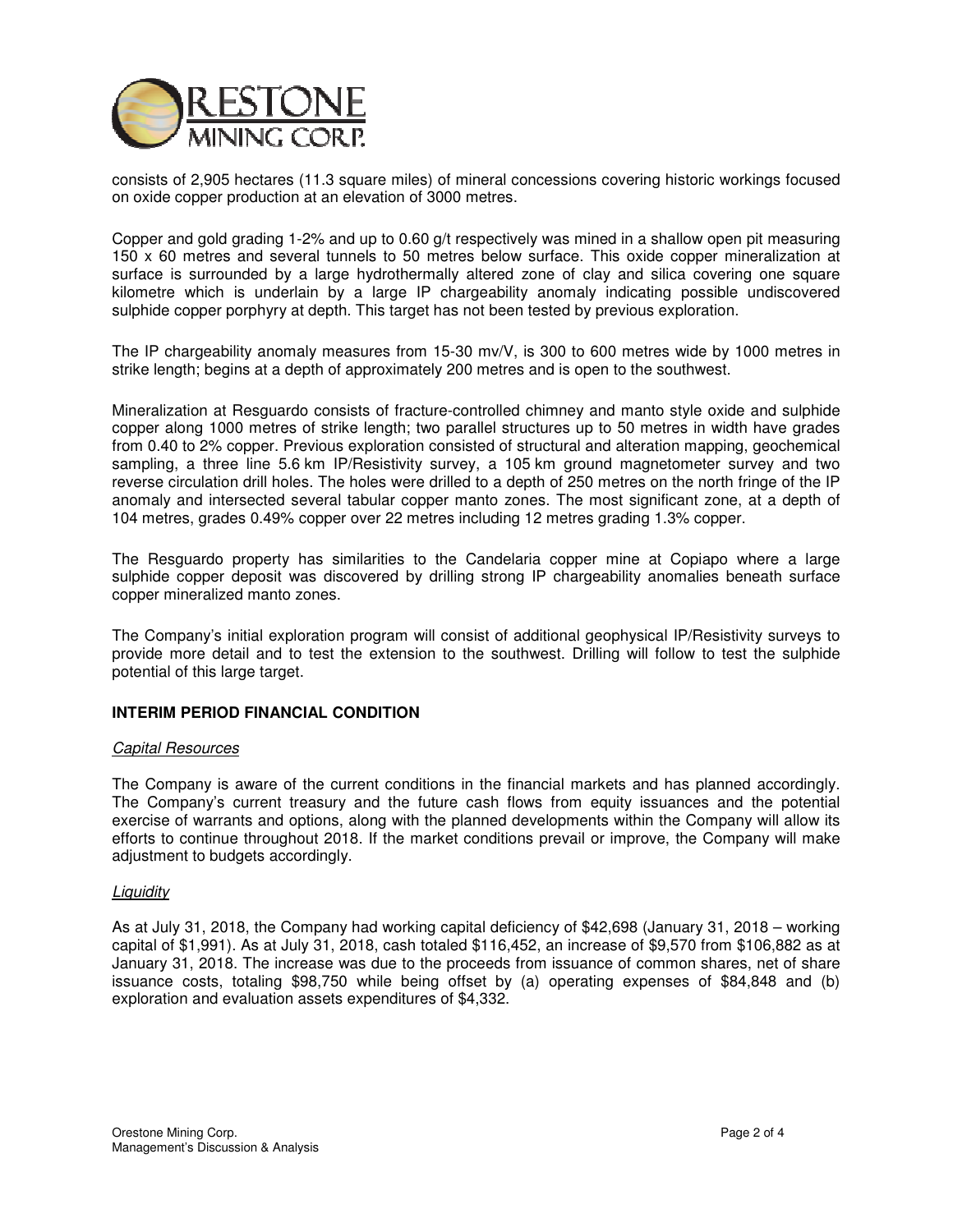

## **Operations**

## **For the three months ended July 31, 2018 compared with the three months ended July 31, 2017:**

The Company recorded a comprehensive loss for the three months ended July 31, 2018 of \$88,113 (loss per share - \$0.01) compared to a comprehensive loss of \$42,543 (loss per share - \$0.01) for the three months ended July 31, 2017.

Excluding the non-cash share-based payments of \$22,932 (2017 - \$Nil), the expenses amounted to \$65,181 (2017 - \$42,647), an increase of \$22,534. The change in the expenses was mainly due to increases in: (a) project search expenses of \$5,005 (2017 – \$Nil); (b) filing fees of \$6,353 (2017 - \$612); and (c) salaries and consulting fees of \$37,696 (2017 - \$18,293). All such increases are because the Company was active in its project search in other jurisdictions along with the professional support. The increases were offset by a decrease in investor relations of \$798 (2017 - \$9,465).

## **For the six months ended July 31, 2018 compared with the six months ended July 31, 2017:**

The Company recorded a comprehensive loss for the six months ended July 31, 2018 of \$167,829 (loss per share - \$0.01) compared to a comprehensive loss of \$75,842 (loss per share - \$0.01) for the six months ended July 31, 2017.

Excluding the non-cash share-based payments of \$35,871 (2017 - \$Nil), the expenses amounted to \$131,958 (2017 - \$75,946). The change in the expenses was mainly due to increase in: (a) project search expenses of \$28,738 (2017 - \$420); (b) filing fees of \$13,913 (2017 - \$6,721); (c) salaries and consulting fees \$55,487 (2017 - \$36,338) and (d) professional fees of \$19,220 (2017 - \$12,825). All such increases are because the Company completed a private placement in fiscal 2018 and was active in its project search in other jurisdictions. However, these increases were offset by a decrease in investor relations of \$1,282 (2017 - \$11,645).

## **SIGNIFICANT RELATED PARTY TRANSACTIONS**

During the quarter, there was no significant transaction between related parties.

## **COMMITMENTS, EXPECTED OR UNEXPECTED, OR UNCERTAINTIES**

As of the date of the MD&A, the Company has no outstanding commitments.

Other than disclosed in this MD&A – Quarterly Highlights, the Company does not have any commitments, expected or unexpected, or uncertainties.

## **RISK FACTORS**

In our MD&A filed on SEDAR May 30, 2018 in connection with our annual financial statements (the "Annual MD&A"), we have set out our discussion of the risk factors which we believe are the most significant risks faced by Orestone. An adverse development in any one risk factor or any combination of risk factors could result in material adverse outcomes to the Company's undertakings and to the interests of stakeholders in the Company including its investors. Readers are cautioned to take into account the risk factors to which the Company and its operations are exposed. To the date of this document, there have been no significant changes to the risk factors set out in our Annual MD&A.